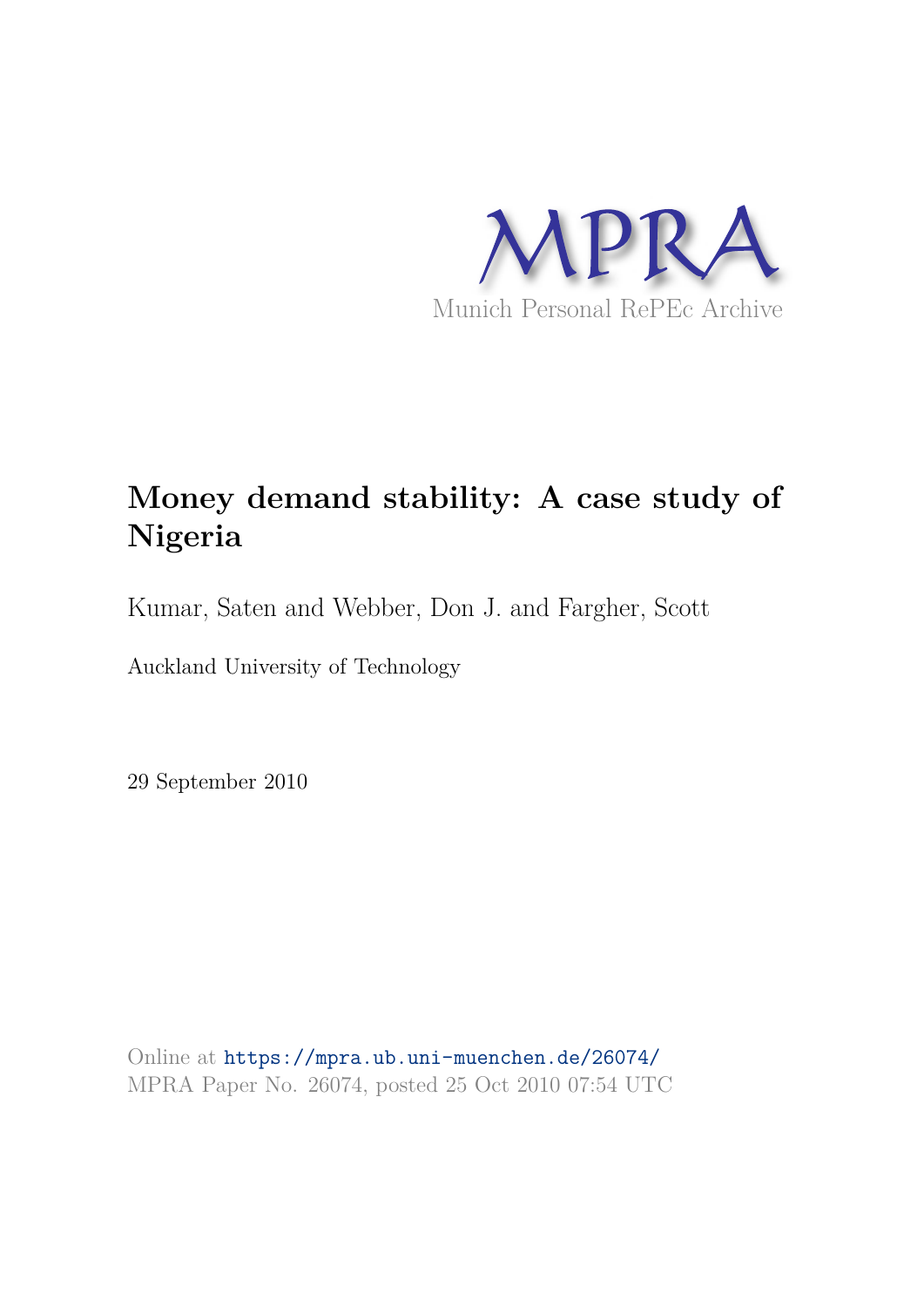# **Money demand stability: A** case study of Nigeria

Saten Kumar, Don J. Webber and Scott Fargher

*Auckland University of Technology, Auckland, New Zealand* 

### Abstract

This paper presents an empirical investigation into the level and stability of money demand (*M1*) in Nigeria between 1960 and 2008. In addition to estimating the canonical specification, alternative specifications are presented that include additional variables to proxy for the cost of holding money. Results suggest that the canonical specification is well-determined, the money demand relationship went through a regime shift in 1986 which slightly improved the scale economies of money demand, and money demand is stable. These findings imply that Nigeria could effectively use the supply of money as an instrument of monetary policy.

Keywords: Money demand; Structural breaks; Cointegration; Monetary policy

**JEL Numbers: C22; E41** 

Acknowledgements: The authors thank Prof. B. Bhaskara Rao and Prof. Peter Howells for useful comments on earlier drafts. Any error remains the authors' responsibility.

**Corresponding author:** Don J. Webber, Department of Economics, Auckland University of Technology, Auckland, New Zealand. Email: [don.webber@aut.ac.nz](mailto:don.webber@aut.ac.nz)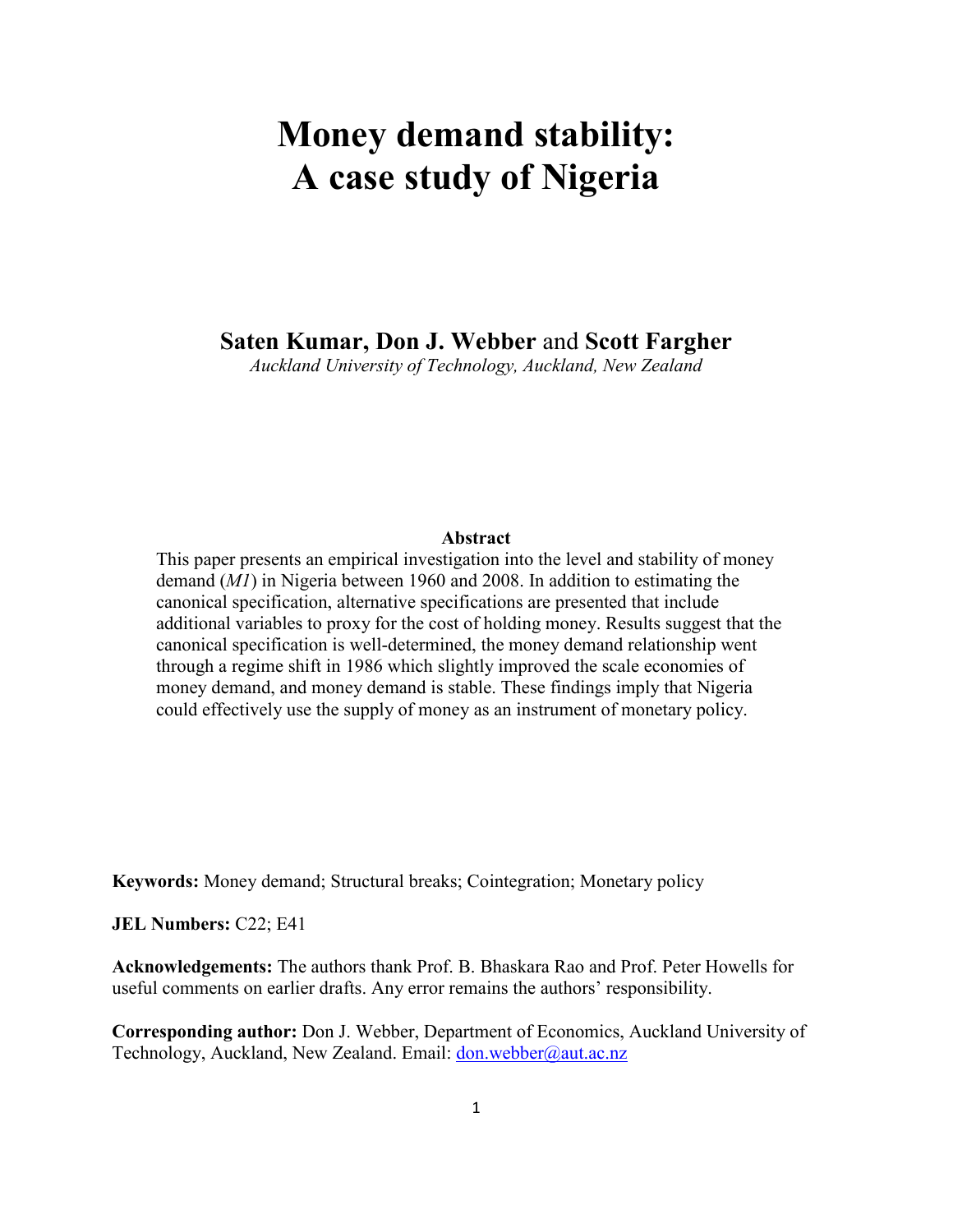### 1. Introduction

The level and stability of the demand for money has received enormous academic attention because an understanding of its causes and consequences can usefully inform the setting of monetary policy. It is vital to investigate and test the stability of money demand since its instability is a major determinant of liquidity preference. In a seminal paper, Poole (1970) argued that the rate of interest should be targeted if liquidity preference is unstable while the money supply should be targeted if the investment-savings relationship is unstable and the demand for money is stable. It is necessary to select the correct monetary policy instrument since selecting the wrong instrument may result in large fluctuations in output.

The implementation of financial reforms in many countries has raised doubts about the use of monetary aggregates to stabilize inflation rates. Since the 1980s and following countless deregulation and liberalization policies, central banks in many advanced economies switched between instruments of monetary policy by moving away from policies that influence the money supply towards those which influence the bank rate. A large number of developed country case studies show that the demand for money has become unstable due to financial reforms and hence support the targeting of the rate of interest by central banks (see, for instance, McPhail, 1991; Haug, 1999; Maki and Kitasaka, 2006; and Caporale and Gil-Alana, 2005; Haug, 2006).

Central banks in many developing economies have followed suit and switched towards monetary policies directed at the bank rate. A major part of this policy switching is grounded on the view that their own financial market reforms and liberalizations might have contributed to the instability in their own money demand functions. However, recent studies have raised doubts about the validity and strength of central bank interest rate targeting in developing economies (Bahmani-Oskooee and Rehman, 2005; Rao *et al*., 2009; Rao and Kumar, 2009a and 2009b).

Our case study focuses on the Nigerian economy, which arguably squandered her benefits from the oil boom of the 1970s and suffered various political coups in the 1980s, including one in 1985 that led to a bout of political and economic policies that were designed to stabilize the economy. Most notably, Nigeria instituted the IMF's Structural Adjustment Program in 1986 with an aim of putting the economy on the path towards a drastic reduction in international dept; sadly this program was abandoned in 1988. Such economic and political structural changes are likely to have a significant influence on a range of economic relationships.

Studies of the demand for money in African countries have presented results of applications of time series techniques that were based typically on small sample sizes, which may significantly distort the power of standard tests and lead to misguided conclusions. To the knowledge of the authors, there is no current study that tests for structural changes in the money demand relationships for any African economy. Recognizing the limitations of previous studies, the purpose of this paper is to contribute to the empirical literature on the stability of money demand by investigating and estimating money demand relationships using more up-to-date econometric techniques that allow for structural breaks in the cointegrating relationship for Nigeria. In addition to estimating the canonical specification, alternative specifications are estimated which include additional variables to proxy for the cost of holding money.

This paper has the following structure. The next section provides a brief review of the empirical literature that focuses on money demand in African countries. Section 3 gives details of data, specification and method. The empirical results are presented and discussed in Section 4. Section 5 offers conclusions.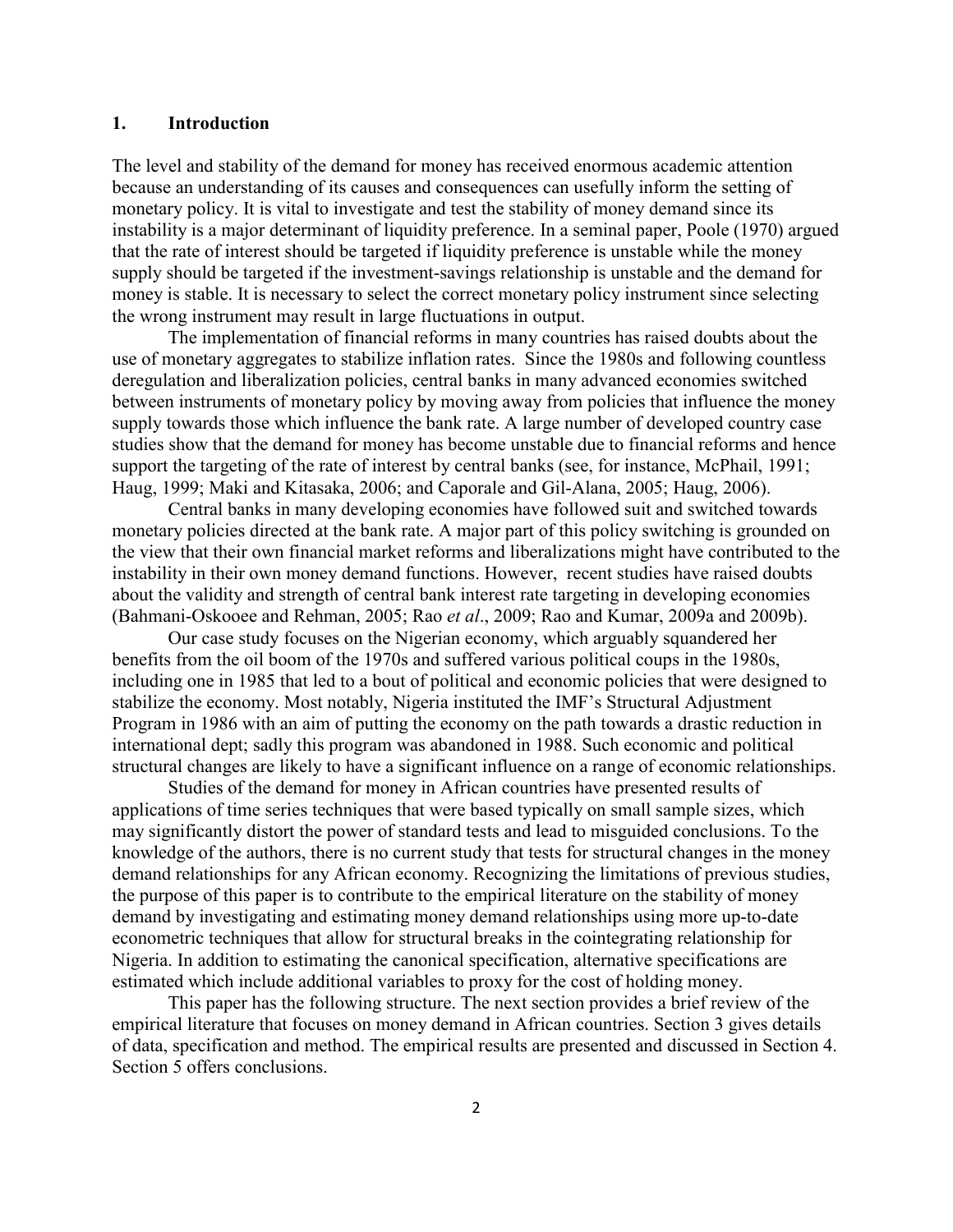### 2. Money demand

Keynes (1936) developed the liquidity preference theory which explicitly highlights the transaction, precautionary and speculative motives for holding money. Laidler (1977) points out that Keynes did not regard the demand for money arising from the transactions and precautionary motives as technically fixed in their relationships with the level of income and therefore emphasizes that the most important innovation in Keynes' analysis is his speculative demand for money. The primary result of the Keynesian speculative theory is that there is a negative relationship between money demand and the rate of interest.

Friedman (1956) opposed the Keynesian view that money does not matter and presented the quantity theory as a theory of money demand.<sup>1</sup> He modeled money as abstract purchasing power (meaning that people hold it with the intention of using it for upcoming purchases of goods and services) integrated in an asset and transactions theory of money demand set within the context of neoclassical consumer and producer behavior microeconomic theory. Friedman argued that the velocity of money is highly predictable and that the demand for money function is highly stable and insensitive to interest rates. This implies that the quantity of money demanded can be predicted accurately by the money demand function.

## *Money demand in Africa*

l

Whether money demand is stable is an empirical question that provides important insight for theory and policy making. Empirical studies of money demand in African countries include Teriba (1974), Darrat (1986), Arize *et al*. (1990), Adam (1992), Kallon (1992), Simmons (1992), Fielding (1994), Ghartey (1998), Nachega (2001), Anoruo (2002), Nwaobi (2002), Nell (2003), Sterken (2004), Akinlo (2006), Nwafor *et al*. (2007), Owoye and Onafowora (2007), Bahmani-Oskooee and Gelan (2009) and Drama and Yao (2010). For convenience the major findings of single country empirical investigations are tabulated in Table 1.

## {Insert Table 1 about here}

Adam (1992) successfully established a series of single equation demand for money functions (*M0*, *M1*, *M2* and *M3*) for the Kenyan economy from 1973 to 1989. Application of the Johansen technique suggested that income elasticities of money demand were around unity for *M0* and slightly lower at around 0.8 for the other monetary aggregates; therefore he found that the demand for *M1* is stable. Similar results surrounding Kenyan *M1* were obtained by Darrat (1986), although Darrat's income elasticity was unexpectedly high with a value of 1.8. With the exception of Drama and Yao (2010) and Nell (2003), all of these studies conclude that narrow and broad monetary aggregates are stable in respective African countries and hence support the perspective favoring monetary targeting by central banks.<sup>2</sup>

<sup>1</sup> Friedman's theory of money demand is a reformulation of the classical quantity theory of money because it leads to the quantity theory conclusion that money is the primary determinant of aggregate nominal spending.

<sup>2</sup> Ghartey (1998) and Kallon (1992) also find stable money demand function for Ghana. Ghartey (1998) estimated the demand for *M1* money using the Engel and Granger and JML techniques for the period 1970-2002. Kallon (1992) addressed whether the Ghanaian demand for real money balances was stable during the period 1966-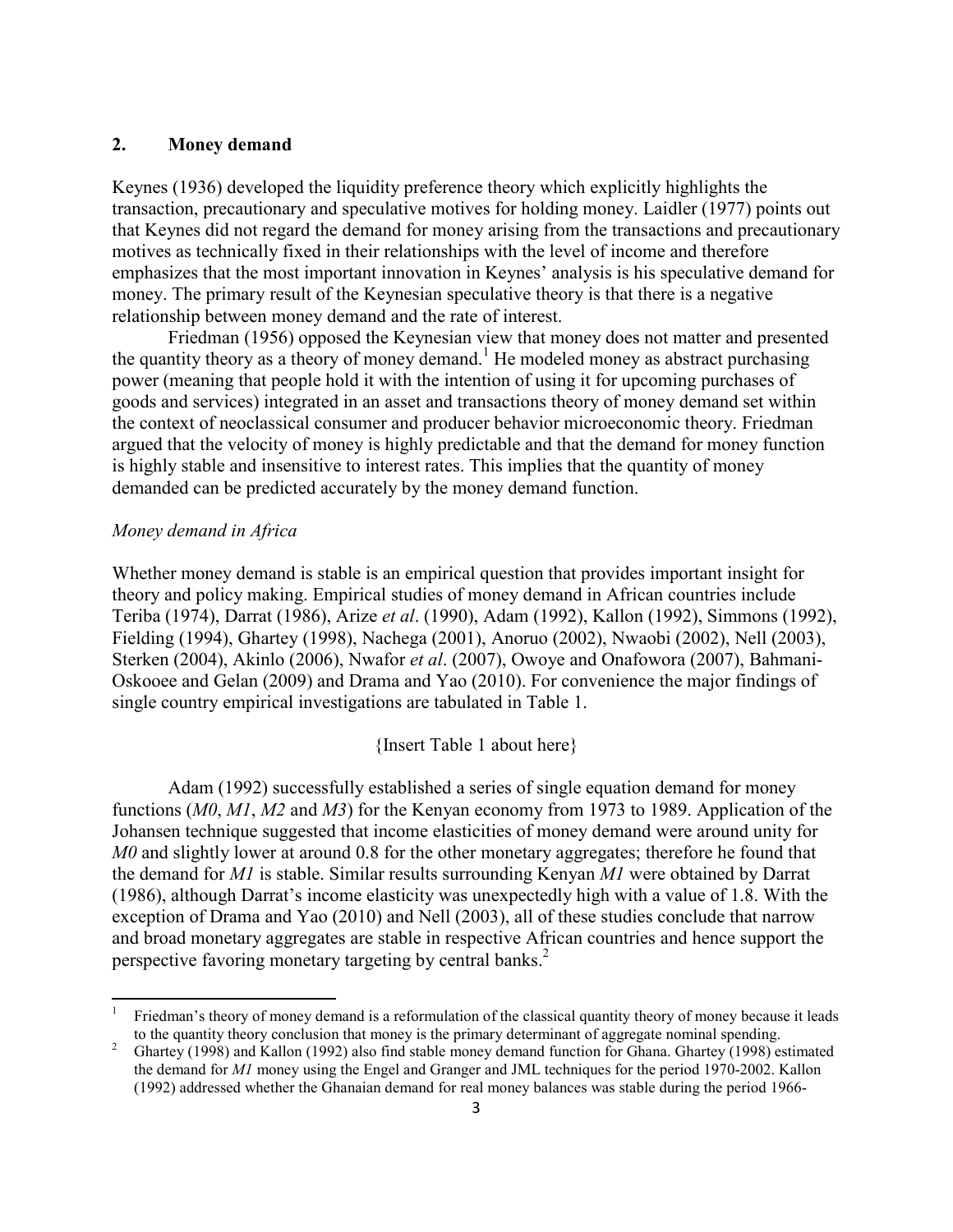Many developing countries have underdeveloped, undiversified financial markets that lack financial sector instruments and payment technologies such that most transactions involve the use of narrow money. Therefore one should expect that the income elasticity of money demand should be around, or slightly above, unity. However studies of African economies have attained implausibly high or implausibly low income elasticities, as shown in Table 1.

Implausible estimates can be a result of omitted variable bias. Fielding (1994) extended the classical money demand function to include terms that reflect the variability of real rates of return. Specifically he applied the Johansen Maximum Likelihood (JML) technique to quarterly data for Cameroon, Ivory Coast, Nigeria and Kenya in order to estimate demand for *M2*. The obtained income elasticity estimates for Cameroon, Ivory Coast and Nigeria were 1.5, 1.58 and, 0.72, respectively. For Kenya, three cointegrating vectors were obtained with a statistically insignificant income elasticity estimate. Fielding's findings imply that given the degree of heterogeneity in the four countries selected, it would be difficult to formulate an efficient monetary policy which is invariant across these four countries; thus monetary policy in developing countries may need to be applied on a case-by-case basis.

### *The Nigerian case*

l

As noted above, Nigeria went through a turbulent 1980s which included a period where the IMF Structural Adjustment Program (SAP) was instituted (1986-1988). Anorou (2002) tested for the stability of the demand for *M2* around the SAP period through application of the JML technique to quarterly data between  $1986(Q2)$  and  $2000(Q1)$ ; the principle result was an unreasonably high estimate of 5.70 for the elasticity of demand with respect to industrial production; his other results suggest that the *M2* money demand function was stable during this period and that the money supply is a viable monetary policy tool in Nigeria. A similar study conducted by Owoye and Onafowora (2007) applied the JML technique to *M2* quarterly data over a marginally longer time period (1986Q1-2001Q4) and also obtained an implausible income elasticity of approximately 2.1, which again suggests that  $M2$  demand is stable in Nigeria.<sup>3</sup>

Controversy remains in the literature with the estimates of income elasticities of money demand for Nigeria found to be above unity by Akinlo (2006; for *M2* and *M3*) and below unity by Nwaobi (2002; for *M1* and *M2*). If there is any consensus then there appears to be support for monetary targeting by the central bank because one or more monetary aggregate measure is found to be stable. The results of Bahmani-Oskooee and Gelan (2009) appear to corroborate this perspective, as they tested for the stability of *M2* money demand using quarterly data for 21 African countries (including Nigeria) between 1971Q1 and 2004Q3 using the Autoregressive Distributed Lag (ARDL) technique and obtained a long run relationship between *M2*, the

<sup>1986.</sup> Simmons (1992) estimated demand for *M1* for five African countries (Democratic Republic of the Congo, Cote d'Ivoire, Mauritius, Morocco and Tunisia) within an ECM framework. In the case of Cote d'Ivoire, Mauritius and Morocco, he found that the domestic interest rate played a significant role in explaining the demand for M1 in the long run. Sterken (2004) used quarterly data over 1966Q4-1994Q4 period to estimate *M1*  demand for Ethiopia. Using JML, he identified a long run equilibrium condition relating real per capita money demand, real per capita GNP, shortage and the real export price of coffee. The income elasticity exceeds unity and there is some evidence of instability in *M1* demand during the period 1974–1975, perhaps due to changes in political regimes and natural disasters.

<sup>3</sup> Implausibly high income elasticities (around 5) have been identified for *M2* and *M1* for Nigeria and Cote d'Ivoire respectively by Nwafor *et al*. (2007) and Drama and Yao (2010).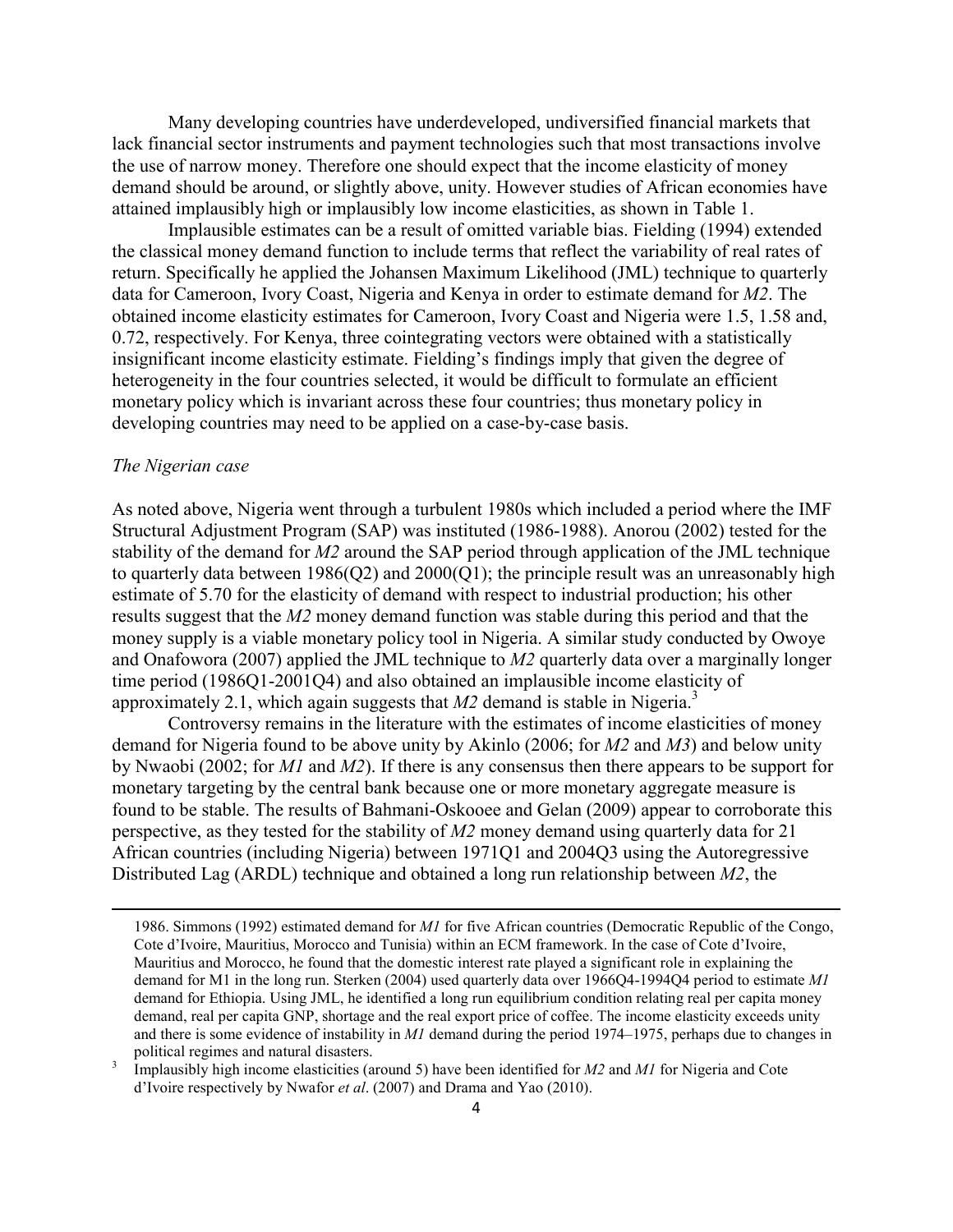inflation rate, income and the nominal effective exchange rate for all countries. Application of *CUSUM* and *CUSUMSQ* tests revealed that the estimated models were stable in all cases.

However, one drawback of all of these studies is that although they used standard time series techniques they failed to consider structural changes in the cointegrating vector. Given the economic and political turbulence that occurred in Nigeria during the 1980s, it would be prudent to allow and explicitly estimate for the presence of structural change that could have influenced the demand for money relationship.

### **3.** Data, specification and method

The empirical work outlined below utilizes annual data for real money, real income, nominal rate of interest, real exchange rate and inflation rate over the period 1960-2008 for Nigeria. This sample period is constrained by the availability of data which is sourced from International Financial Statistics and the World Development Indicators. We first examine the time series properties of these variables with the Augmented Dicky-Fuller (ADF) and Elliot-Rothenberg-Stock (ERS) tests. The results of the ADF and ERS unit root tests are presented in Table 2.

## {Insert Table 2 about here}

The null hypotheses of non-stationarity of each variable are tested against the alternative hypotheses of stationarity. ADF test results indicate that the unit root nulls for the level variables cannot be rejected at the 5% level (except for the inflation rate) and that the nulls that their first differences have unit roots are also rejected. Similarly, the computed ERS test statistics are more than the 5% critical values, implying that all the levels of the variables are non-stationary. However, the test statistics are lower than critical values for the first differences of these variables and reject the unit root null at the 5% level. It is worth noting that in the ERS test, the inflation rate is a non-stationary series. Since ERS is a stronger test than ADF, we argue that the level variables are non-stationary and that their first differences are stationary.

Many empirical studies have used canonical specification of the demand for money, however to capture the true cost of holding money we specify the demand for money in its canonical form and its extended versions, such that:

$$
\ln m_t = \theta_0 + \theta_y \ln(y_t) + \theta_R R_t + \varepsilon_t \tag{1}
$$

$$
\ln m_t = \theta_0 + \theta_y \ln(y_t) + \theta_R R_t + \theta_E \ln E_t + \varepsilon_t
$$
 (2)

$$
\ln m_t = \theta_0 + \theta_y \ln(y_t) + \theta_R R_t + \theta_E \ln E_t + \theta_\pi \pi_t + \varepsilon_t
$$
\n(3)

where  $\theta_0$  = intercept, *m* = real narrow money stock, *y* = real output, *R* = cost of holding money proxied with the nominal short term interest rate, *E* = cost of holding money proxied with the real effective exchange rate,  $\pi$  = cost of holding money proxied with the inflation rate and  $\varepsilon \approx N(0,\sigma)$  Real money balances are defined as the narrow monetary aggregate, MI, deflated by the GDP deflator. Real output is constructed using nominal GDP deflated by GDP deflator and the 3 month deposit rate is our proxy for the nominal interest rate. Inflation rate is computed as the change in the GDP deflator.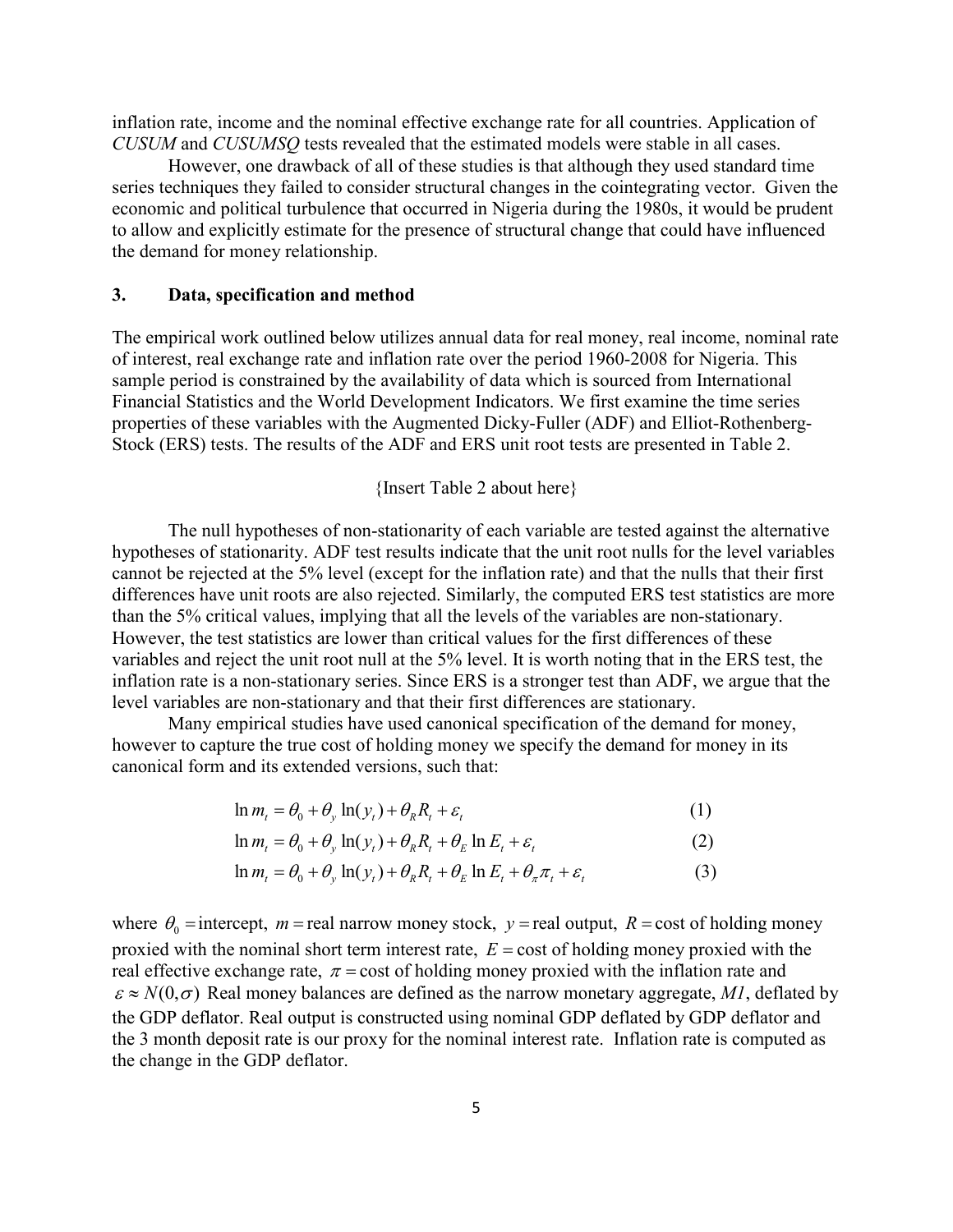The Gregory and Hansen (1996a and b) (henceforth GH) technique is the only time series based structural change test that estimates cointegrating vectors and considers break dates;<sup>4</sup> This gives it important advantages over other techniques if the purpose is to examine the change in slope parameters that are due to the impact of structural breaks. The null hypothesis of no cointegration with structural breaks is tested against the alternative of cointegration. Four models are proposed by GH that are based on alternative assumptions about structural breaks: i) level shift; ii) level shift with trend; iii) regime shift where both the intercept and the slope coefficients change and iv) regime shift where intercept, trend and slope coefficients change. Although this technique does not offer multiple break dates, the single break date is endogenously determined. We apply equation (3) to these four approaches, such that:

GH-1: Level shift

l

$$
\ln m_t = \mu_1 + \mu_2 \varphi_{tk} + \alpha_1 \ln(y_t) + \alpha_2 R_t + \alpha_3 \ln E_t + \alpha_4 \pi_t + \varepsilon_t \tag{4}
$$

GH-2: Level shift (includes trend)

$$
\ln m_t = \mu_1 + \mu_2 \varphi_{tk} + \beta_1 t + \alpha_1 \ln(y_t) + \alpha_2 R_t + \alpha_3 \ln E_t + \alpha_4 \pi_t + \varepsilon_t \tag{5}
$$

GH-3: Regime shift (intercept and slope coefficients change)

$$
\ln m_t = \mu_1 + \mu_2 \varphi_{ik} + \beta_1 t + \alpha_1 \ln(\mathbf{y}_t) + \alpha_{11} \ln(\mathbf{y}_t) \varphi_{ik} + \alpha_2 R_t + \alpha_{22} R_t \varphi_{ik}
$$
  
+  $\alpha_3 \ln E_t + \alpha_{33} \ln E_t \varphi_{ik} + \alpha_4 \pi_t + \alpha_{44} \pi_t \varphi_{ik} + \varepsilon_t$  (6)

GH-4: Regime shift (intercept, trend and slope coefficients change)

$$
\ln m_t = \mu_1 + \mu_2 \varphi_{tk} + \beta_1 t + \beta_2 t \varphi_{tk} + \alpha_1 \ln(y_t) + \alpha_{11} \ln(y_t) \varphi_{tk} + \alpha_2 R_t + \alpha_{22} R_t \varphi_{tk}
$$
  
+  $\alpha_3 \ln E_t + \alpha_{33} \ln E_t \varphi_{tk} + \alpha_4 \pi_t + \alpha_{44} \pi_t \varphi_{tk} + \varepsilon_t$  (7)

where *φ* is the shift in the slope, intercept or trend coefficient. The break dates are attained by estimating the cointegration equations for all possible break dates and a break date is selected where the absolute value of the ADF test statistic is at its maximum.<sup>5</sup>

<sup>4</sup> Bai and Perron (1998, 2003) tests are widely used but are specifically designed to determine breaks in the context of unit roots.

<sup>5</sup> Note that the critical values for cointegration in this procedure are different. Gregory and Hansen have tabulated the critical values for testing cointegration in the Engle-Granger (EG) method with unknown breaks. The well known EG method is a single equation time series technique and at first, the level variables are estimated to obtain long run elasticities. In the second stage the short run dynamic EG model is estimated. This technique also uses MacKinnon (1991) procedure to confirm cointegration between variables. Note that Gregory and Hansen have developed the critical values by modifying the MacKinnon (1991) procedure.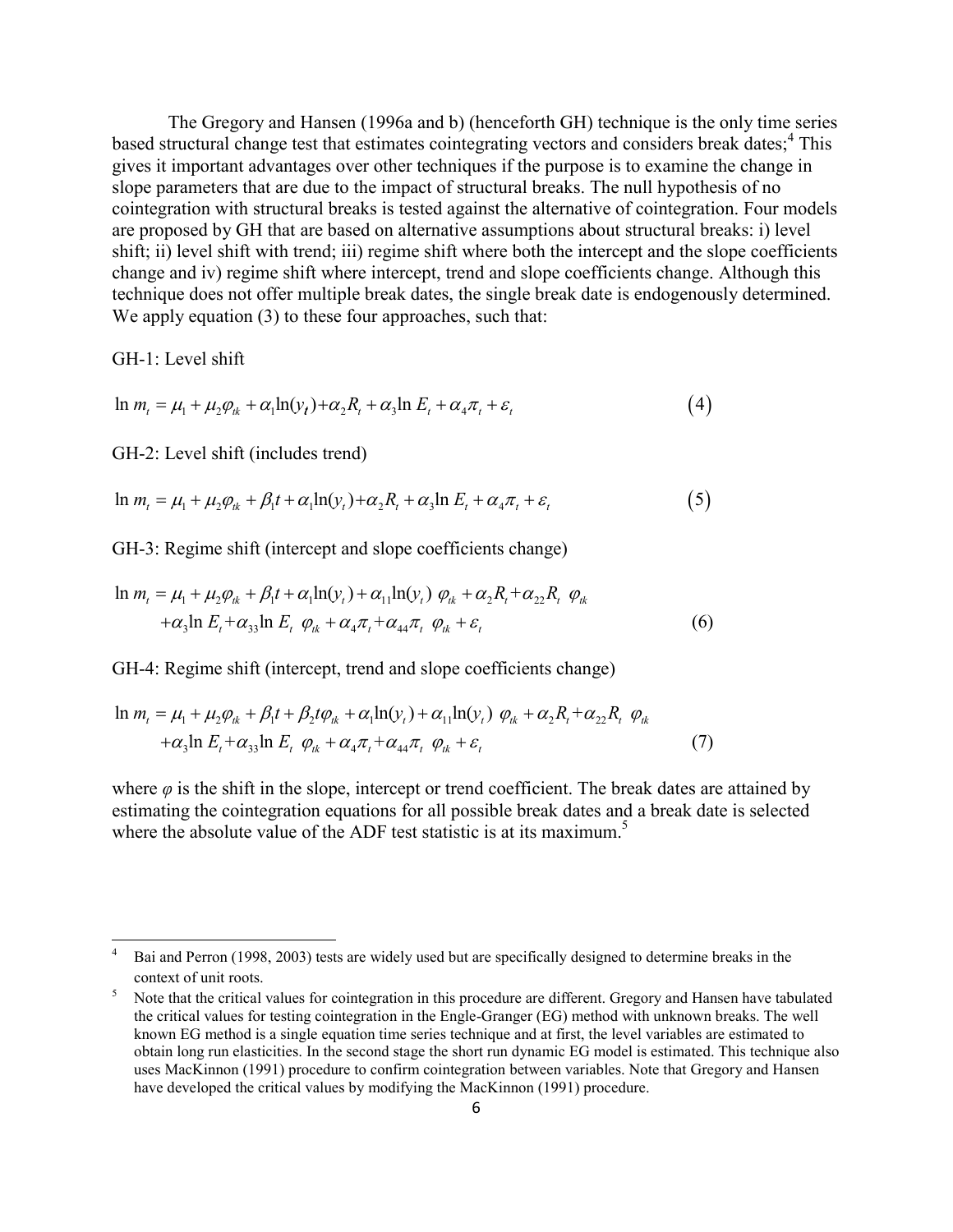### **4.** Empirical results

### *Break tests*

Application of the GH cointegration technique to Nigerian money demand data for the period 1960-2008 reveals the results provided in Table 3. The null hypothesis of no cointegration is rejected for canonical specification (1) in models 1, 2 and 4, and the endogenously determined break dates are 1992 in model 1 and 1986 otherwise. For specifications (2) and (3), GH models 1 and 3 reject the null hypothesis of no cointegration and again offer the break date of 1986. These results imply that there exists a long run relationship between real money, real income, nominal rate of interest, real exchange rate and the inflation rate in Nigeria.

{Insert Table 3 about here}

The break dates are sensible. The Nigerian economy did introduce financial sector reforms in the mid-1980s. In particular, the 1986 reforms coincided with the instigation of the IMF's SAP and the introduction of e-money in Nigeria's banking lexicon. Prior to 1986, Nigeria had only 40 banks, but the number increased progressively thereafter to reach 120 in 1992. Between 1986 and 1993, the Central Bank of Nigeria made efforts to create a new environment for the introduction of an indirect approach to monetary management.<sup>6</sup>

## *Cointegrating equations*

 $\overline{a}$ 

In the second stage we use the Engle-Granger technique to estimate the cointegrating equations for the models in which cointegration exists to enable us to select the optimal model. These results are reported in Table 4.

## {Insert Table 4 about here}

The estimates of the canonical specification (1) imply that GH-4 is the most plausible model given that all the estimated coefficients are statistically significant with the expected signs and magnitudes. The income elasticity of demand for money estimate is around 0.9 and the Wald test could not reject at the 5% level that this estimate is unity.<sup>7</sup>

In specification (2) the GH model produces the incorrect sign for the income elasticity estimate while the exchange rate variable is insignificant at conventional levels. Further, specification (3) does support the perspective that the inflation rate seems to capture the cost of holding money, however, both the income elasticity and the estimate of inflation rate are only weakly statistically significant. Thus we shall disregard the estimates of specifications (2) and (3) because they appear potentially unreliable. To this end, we favor the canonical specification (1) and argue that the money demand function in Nigeria has undergone some regime shifts that led to changes in the intercept, trend and slope coefficients.

<sup>6</sup> Further details on financial reforms in Nigeria could be obtained from the official website of the Central Bank of Nigeria. http://www.cenbank.org/monetaryPolicy/Reforms.asp

<sup>7</sup> The Wald test computed  $\chi^2$  (1) test statistic is 0.040 ( $p = 0.841$ ) and statistically insignificant.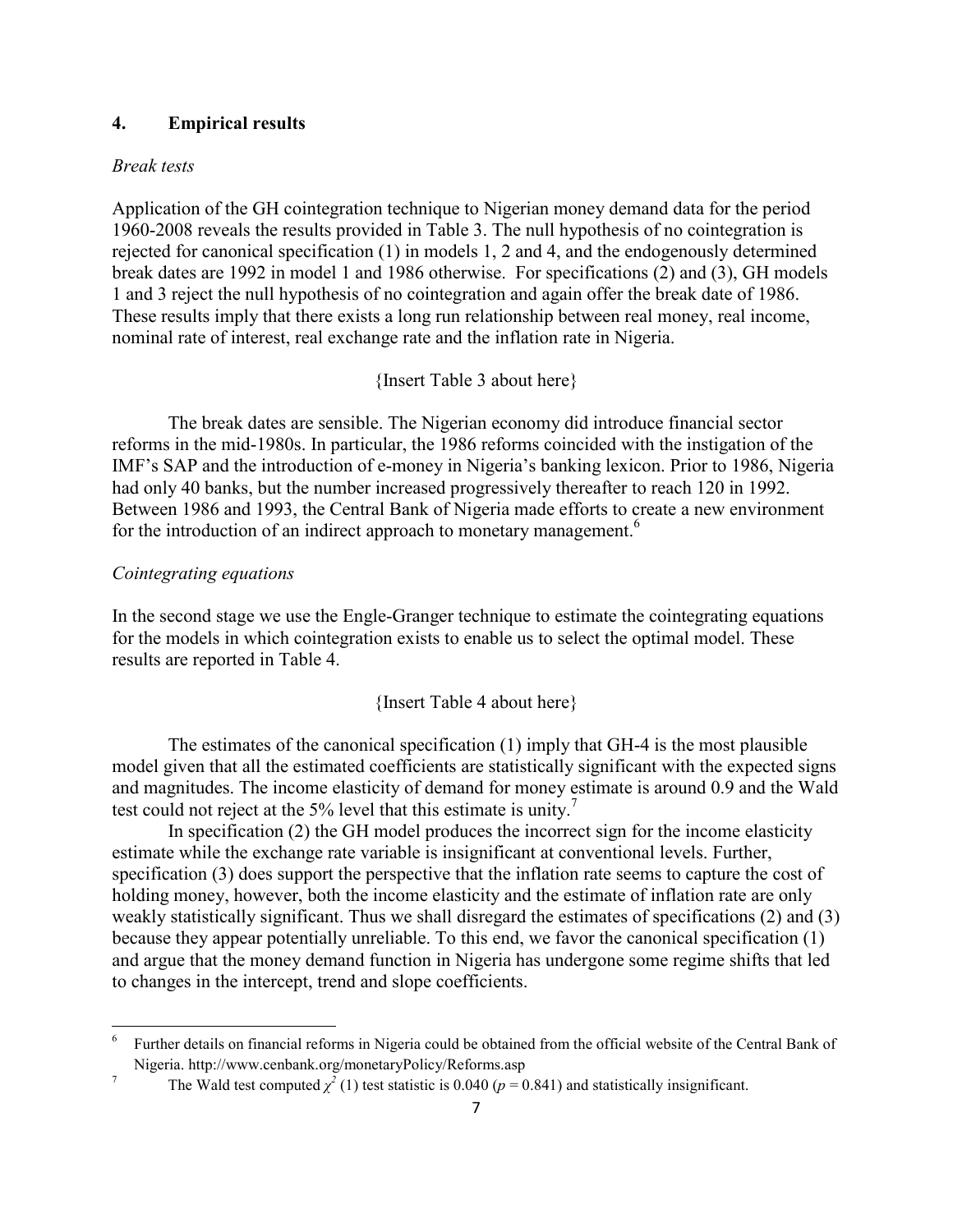Our income elasticity for money demand estimate is slightly lower than that obtained by Akinlo (2006). One possible source of this difference is that the regime shifts may have contributed to some increased scale economies in the demand for money; nevertheless it is worth examining whether the money demand function has become unstable. To test the stability of the Nigerian money demand function we use the residuals from GH-4 of the canonical specification to estimate the short run dynamic equation for the demand for money with the error-correction adjustment model (ECM).

In developing the short run ECM model, we adopted Hendry's econometric methodology known as the General to Specific (GETS) technique<sup>8</sup> and regressed  $\Delta \ln(m_t)$  on its lagged values, the current and lagged values of ∆ln(*yt*) and ∆*R<sup>t</sup>* , and the one period lagged residuals from the cointegrating equation of GH-4. A maximum of 4 period lags is chosen given that the sample is comprised of 48 annual observations for each variable. Further application of variable deletion tests attains the following parsimonious equation.<sup>9</sup>

$$
\Delta \ln m_t = 2.078 - 0.386 \, ECM_{t-1} + 1.876 \, \Delta \ln (y_{t-1}) + 0.449 \, \Delta \ln (y_{t-3})
$$
\n
$$
(5.64)^* \quad (4.72)^* \quad (2.34)^* \quad (2.01)^*
$$
\n
$$
- 0.115 \, \Delta R_{t-3} + 0.207 \, \Delta \ln M_{t-2}
$$
\n
$$
(3.60)^* \quad (1.99)^* \quad (8)
$$
\n
$$
\overrightarrow{R}^2 = 0.709, \quad SER = 0.041, \quad Period: 1965-2008
$$
\n
$$
\chi^2_{sc} = 0.056 (0.81), \quad \chi^2_{ff} = 0.384 (0.54), \quad \chi^2_{h} = 0.569 (0.75), \quad \chi^2_{hs} = 2.209 (0.14)
$$

All the estimated coefficients are statistically significant at the 5% level. The lagged error correction term (*ECMt-1*) has the expected negative sign; this implies a negative feedback mechanism which suggests that if there are departures from equilibrium in the previous period, this departure is reduced by about 39% in the current period. The  $\chi^2$  statistics indicate that there is no econometric specification problems associated with serial correlation  $(\chi^2_{sc})$ , functional form misspecification ( $\chi^2_{ff}$ ), non-normality ( $\chi^2_{h}$ ) or heteroskedasticity ( $\chi^2_{h}$ ) in the residuals; hence, the results presented for equation (8) are well-determined and robust. Having obtained the short run dynamic model it is prudent to proceed and test for the stability of the money demand function; when equation (8) is subjected to *TIMVAR* stability tests neither the *CUSUM* nor the *CUSUM SQUARES* indicate instability issues, as shown in Figures 1 and 2.

These tests imply that the money demand function is temporally stable in Nigeria and therefore money supply is the appropriate monetary policy instrument for the Central Bank of Nigeria. However, if the Central Bank of Nigeria chooses to follow the advanced countries example and target the rate of interest then this policy could cause more instability in income levels. There is evidence to support the view that there was some improvement in the economies of scale with respect to the demand for money around 1986 because our findings reveal an important regime shift in the money demand relationship. However, even if we allow for

l

<sup>8</sup> For an overview and strengths of the GETS technique, see Rao *et al*. (2010).

<sup>9</sup> The absolute *t*- ratios are in the parentheses below the coefficients and \* denotes significance at the 5% level.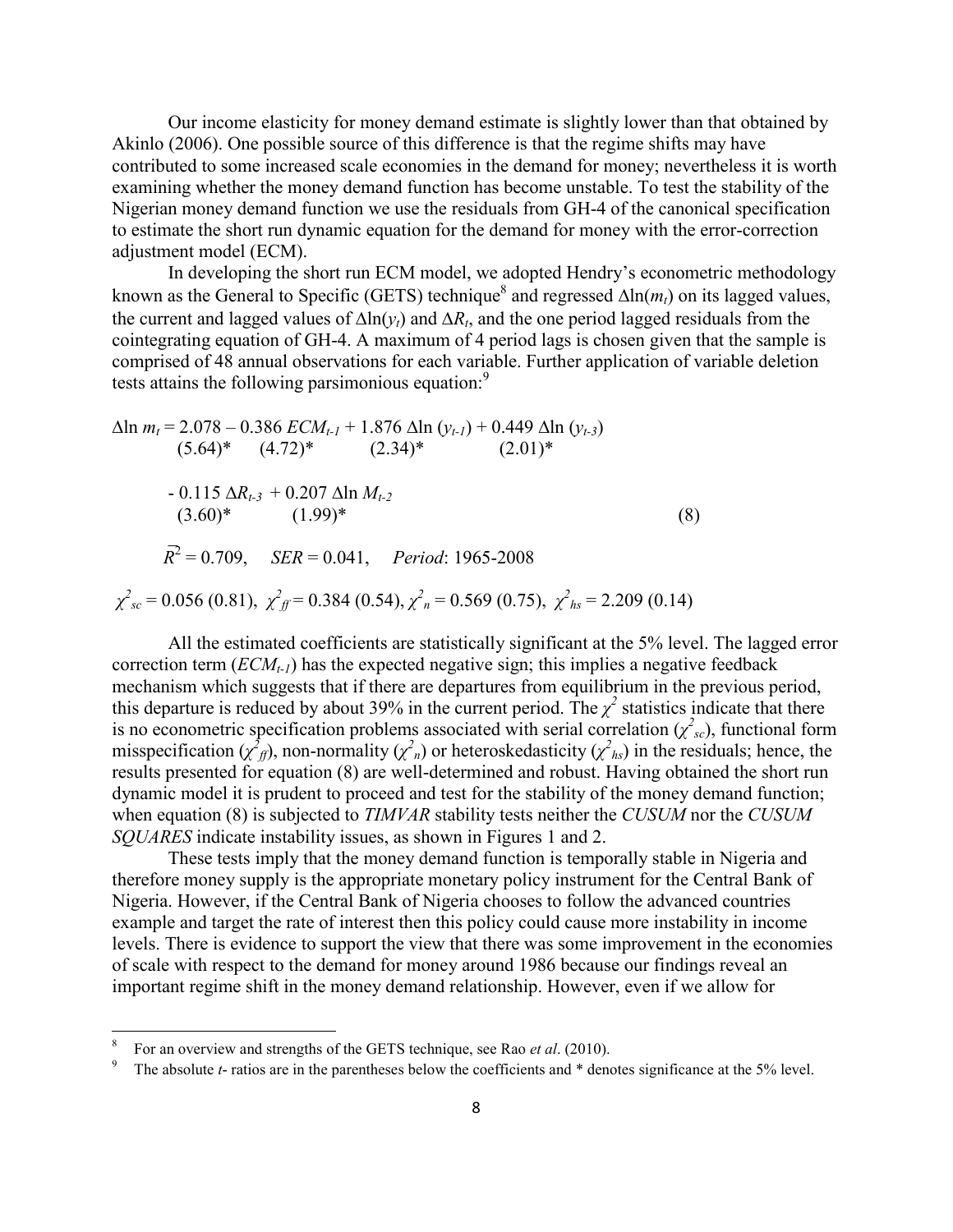structural breaks in the cointegrating relationship, the demand for money function largely remains stable for this economy.

{Insert Figure 1 about here}

{Insert Figure 2 about here}

## **5.** Conclusion

This paper has presented estimates of the demand for real narrow money (*M1*) for Nigeria over the period 1960-2008. Two specifications were investigated: the canonical form and its extended forms through augmentations of real exchange and inflation rates to capture the costs of holding money. In all cases, we find that canonical specification of the money demand performs better for the Nigerian economy.

The results suggest that there is a cointegrating relationship between real narrow money, real income and the nominal rate of interest after allowing for a structural break. Out of a range of four possible models, the model including the regime shift (intercept, slope coefficients and trend changes) corresponding to 1986 yields the preferred model. Our findings imply that the demand for money was stable in Nigeria between 1960 and 2008 although there is evidence to suggest that it may have declined by a small amount around 1986.

 The estimated income elasticity of money demand is around unity while the interest rate elasticity is negative and significant. Thus, there is no evidence that the money demand function for Nigeria has become unstable due to financial sector liberalization and reforms. Hence, and following Poole's analysis, we conclude that the money supply is the appropriate monetary policy instrument to be targeted by the Central Bank of Nigeria and failure to utilize the money supply as an instrument of monetary policy may result in fluctuations in the level of output.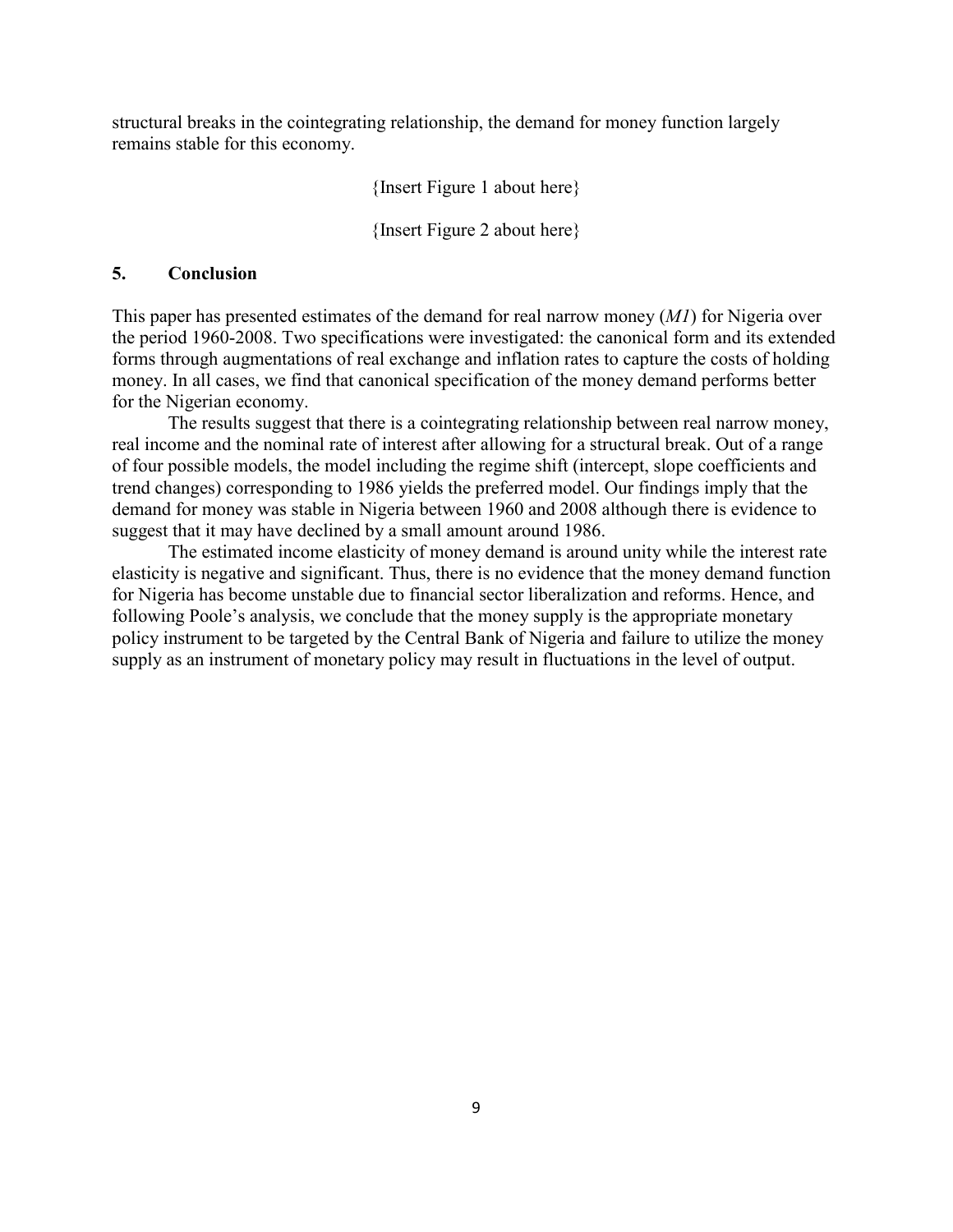### **References**

- Adam, C. (1992) 'On the dynamic specification of money demand in Kenya', *Journal of African Economies* **&**, 233- 270
- Akinlo, A. E. (2005) 'The stability of money demand in Nigeria: An autoregressive distributed lag approach', *Journal of Policy Modeling* 28, 445-452.
- Anoruo, E. (2002) 'Stability of the Nigerian M2 money demand function in the SAP period,' *Economics Bulletin* **&\***, 1-9
- Arize, A. C, Darrat, A. F. and Meyer, D. J. (1990) 'Capital mobility, monetization and money demand: evidence from Africa', *The American Economist* XXXIV, 69-75
- Bahmani-Oskooee, M. and Gelan, A. (2009) 'How stable is the demand for money in African countries', *Journal of Economic Studies* 36, 216-235
- Bahmani-Oskooee, M. and Rehman, H. (2005) 'Stability of the money demand function in Asian developing countries', *Applied Economics* 37, 773-792
- Caporale, G. M. and Gil-Alana, L. A. (2005) 'Fractional cointegration and aggregate money demand functions', *The Manchester School* **1)**, 737-753
- Bai, J. and Perron, P. (1998) 'Estimating and testing linear models with multiple structural changes', *Econometrica* **00**, 47-78
- Bai, J. and Perron, P. (2003) 'Computation and analysis of multiple structural change models', *Journal of Applied Econometrics* **&-**, 1-22
- Darrat, A. (1986) 'The demand for money in some major OPEC members: Regression estimates and stability results', *Applied Economics* 18, 127-142
- Drama, B. H. G. and Yao, S. (2010) 'The demand for money in Cote d'Ivoire: evidence from the cointegration test', *International Journal of Economics and Finance* **)**(1)
- Fielding, D. (1994) 'Money demand in four African countries', *Journal of Economics Studies* 21, 17-51.
- Friedman, M. (1956) 'The quantity theory of money- a restatement' in: *Studies in the quantity theory of money*, M. Friedman (Ed.), Chicago, IL: University of Chicago Press.
- Ghartey, E. E. (1998) 'Monetary dynamics in Ghana: evidence from cointegration, error correction modelling, and exogeneity', *Journal of Development Economics* 57, 473-86
- Gregory, A. W. and Hansen, B. E. (1996a) 'Residual-based tests for cointegration in models with regime shifts', *Journal of Econometrics* **70**, 99-126
- Gregory, A. W. and Hansen, B. E. (1996b) 'Tests for cointegration in models with regime and trend shifts', *Oxford*  **Bulletin of Economics and Statistics <b>58**, 555-559
- Haug, A. A. (1999) 'Money demand functions: Data span and tests,' conference paper presented at the New Zealand Econometrics Study Group Meeting, Auckland July 1999, available at http://www.econ.canterbury.ac.nz/research/working\_papers.shtml
- Haug, A. A. (2006) 'Canadian money demand functions: Cointegration-rank stability,' *Manchester School* **1\***, 214- 230
- Kallon, K. (1992) 'An econometric analysis of money demand in Ghana', *Journal of Developing Areas* 26, 475-488
- Keynes, J. M. (1936) *The General Theory of Employment, interest and money,* Volume VII, Cambridge: MacMillan
- Laidler, D. E. W. (1977) *The demand for money: theories and evidence* (2<sup>nd</sup> edition), New York: Harper and Row.
- MacKinnon, J. G. (1991) 'Critical values for cointegration tests', in Engle, R. F. and Granger, C. W. J. (eds), *Long run Economic Relationships: Readings in Cointegration*, Oxford University Press, pp.267-276
- McPhail, K. (1991) 'The long-run demand for money, Canada savings bonds and treasury bills in Canada', available at<http://www.esri.go.jp/en/archive/dis/discussion-e.html>
- Maki, D. and Kitasaka, S. (2006) 'The equilibrium relationship among money, income, prices, and interest rates: evidence from a threshold cointegration test', *[Applied Economics](http://econpapers.repec.org/article/tafapplec/)* 38, 1585-1592
- Nachega, J. (2001) 'A cointegration analysis of broad money demand in Cameroon', IMF Working Paper 01/26 (Washington DC: International Monetary Fund)
- Nell, K. S. (2003) 'The stability of M3 money demand and monetary growth targets: The case of South Africa', *Journal of Development Studies* **)3**, 151-180
- Nwafor, F., Nwakanma, H., Nkansah, P. and Thompson, F. (2007) 'The quantity theory of money in a developing economy: Empirical evidence from Nigeria', *African Economic and Business Review* 5, 1-9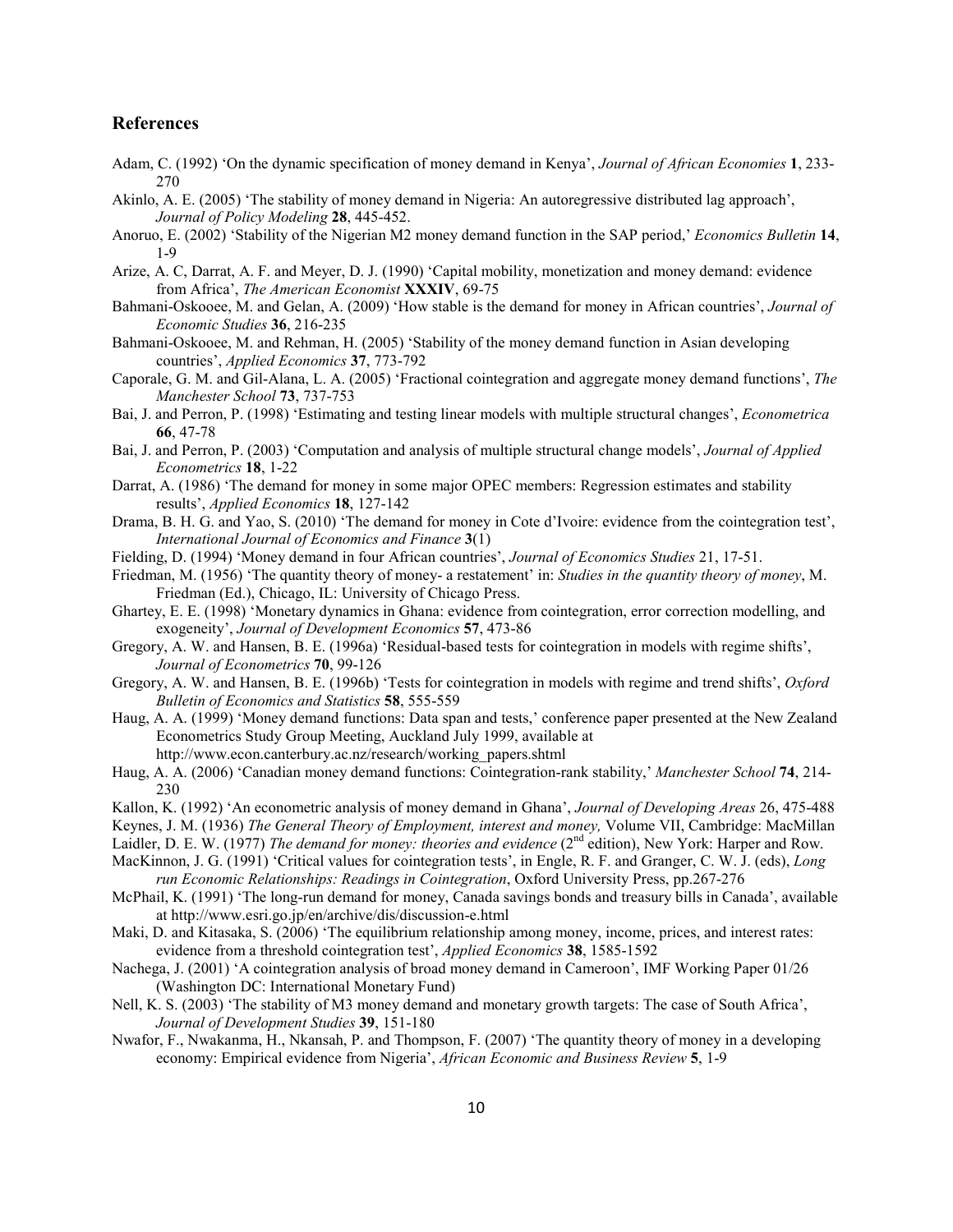- Nwaobi, G. (2002) '[A vector error correction and non-nested modeling of money demand function in Nigeria'](http://ideas.repec.org/a/ebl/ecbull/v3y2002i4p1-8.html), *[Economics Bulletin](http://ideas.repec.org/s/ebl/ecbull.html)* **)**, 1-8
- Owoye, O. and Onafowora, O. A. (2007) 'M2 targeting, money demand, and real GDP growth in Nigeria: Do rules apply?', *Journal of Business and Public Affairs* **&**, 1-20
- Poole, W. (1970) 'The optimal choice of monetary policy instruments in a simple macro model', *Quarterly Journal of Economics* 192-216
- Rao, B. B. and Kumar, S. (2009a) 'A panel data approach to the demand for money and the effects of financial reforms in the Asian countries', *Economic Modeling* 26, 1012-1017
- Rao, B. B and Kumar, S. (2009b) 'Cointegration, structural breaks and demand for money in Bangladesh', *Applied Economics* **\*&**, 1277-1283
- Rao, B. B., Singh, R. and Kumar, S. (2010) 'Do we need time series econometrics?' *Applied Economics Letters* **&1**, 695-697
- Rao, B. B., Tamazian, A. and Singh, P. (2009) 'Demand for money in the Asian countries: a systems GMM panel data approach and structural breaks', available at<http://ideas.repec.org/p/pra/mprapa/15030.html>.
- Simmons, R. (1992) 'An error-correction approach to demand for money in five African developing countries', *Journal of Economic Studies* 19, 29-48

Sterken, E. (2004) 'Demand for money and shortages in Ethiopia', *Applied Economics Letters* 11, 759-769

Teriba, A. O. (1974) 'The demand for money in the Nigerian economy: some methodological issues and further evidence', *Nigeria Journal of Economic and Social Studies* 16, 153-163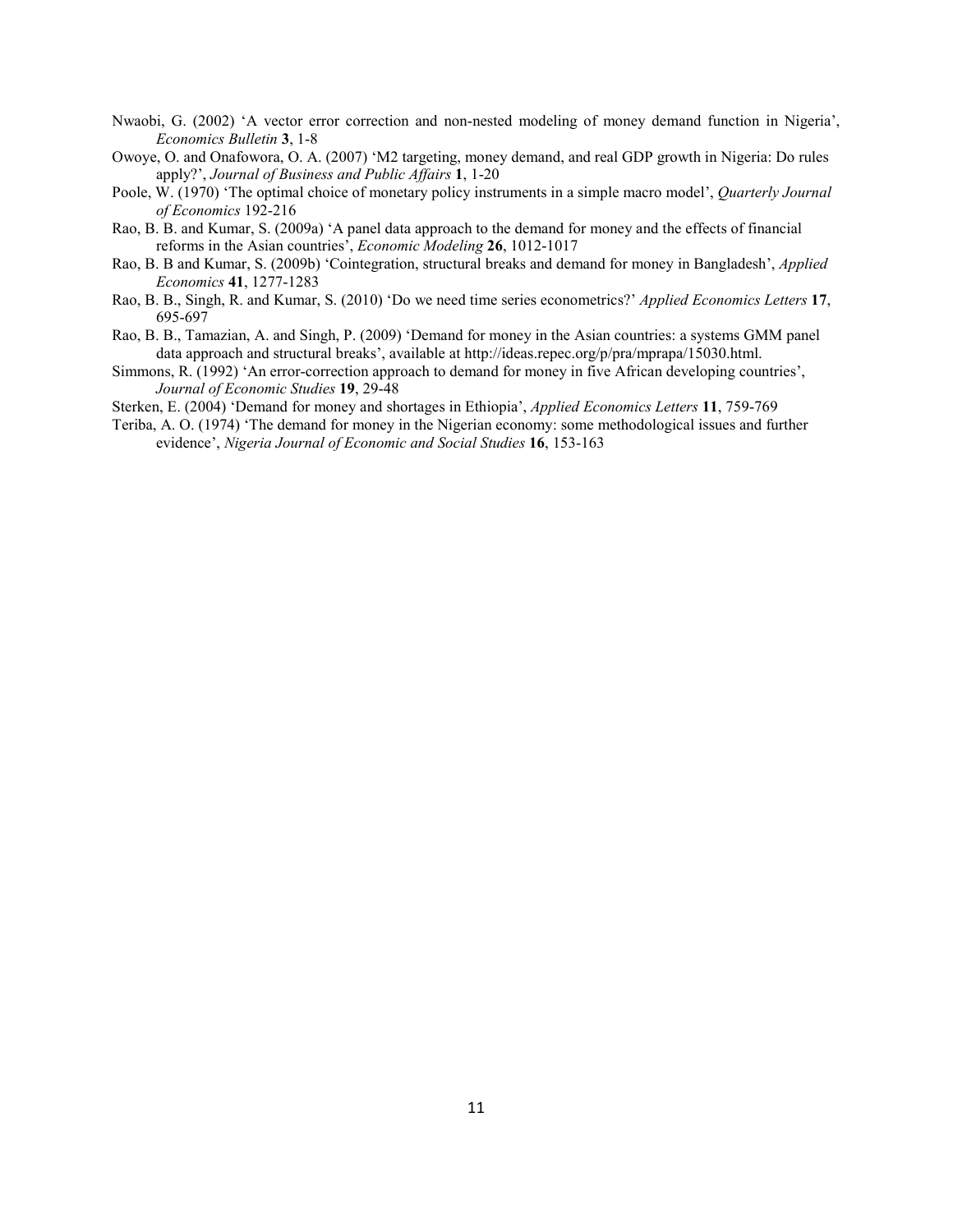| Country       | <b>Author</b>                 | Period;<br>Monetary<br>aggregates  | <b>Estimation</b><br>technique | <b>Income</b><br>elasticity | <b>Interest</b><br>Rate<br>elasticity | <b>Other Findings</b>                                                                             |
|---------------|-------------------------------|------------------------------------|--------------------------------|-----------------------------|---------------------------------------|---------------------------------------------------------------------------------------------------|
| Cameroon      | Nachega (2001)                | 1964-1994;<br>M <sub>2</sub>       | JML                            | 0.700<br>$(2.00)*$          | 0.900<br>(1.30)                       | M <sub>2</sub> demand is stable.                                                                  |
| Cote d'Ivoire | Drama and Yao (2010)          | 1980-2007;<br>M1                   | JML                            | 5.312<br>$(6.16)^*$         | $-0.191$<br>(0.243)                   | M <sub>2</sub> demand is <i>not</i><br>stable.                                                    |
| Ghana         | Kallon (1992)                 | 1996Q1-1986Q4;<br>M <sub>1</sub>   | <b>TSLS</b>                    | 0.667<br>$(2.03)*$          | $-0.005$<br>$(4.53)*$                 | No significant effect of<br>foreign interest rates<br>on M1 demand.                               |
| Kenya         | Darrat (1986)                 | 1969Q1-1978Q4;<br>M1               | <b>OLS</b>                     | 1.843<br>$(8.91)^*$         | $-0.169$<br>$(3.40)^*$                | M1 demand is stable.                                                                              |
| Nigeria       | Fielding (1994)               | 1976Q1-1989Q2;<br>M <sub>2</sub>   | JML                            | 0.720                       | 1.180                                 | The income elasticity<br>of M2 for Cameroon<br>and Ivory Coast is 1.50<br>and 1.58, respectively. |
| Nigeria       | Anoruo (2002)                 | 1986Q2-2000Q1;<br>M1               | <b>JML</b>                     | 5.700<br>$(8.56)^*$         | $-5.440$<br>$(7.92)^*$                | M1 demand is stable.                                                                              |
| Nigeria       | Nwaobi (2002)                 | 1960 to 1995;<br>M1                | <b>VAR</b>                     | 0.639<br>$(4.33)*$          | $-0.098$<br>(0.889)                   | Income variable best<br>captures the impact of<br>wealth on M1 demand.                            |
| Nigeria       | Akinlo (2006)                 | 1970Q1-2004Q4;<br>M <sub>2</sub>   | <b>ARDL</b>                    | 1.094<br>$(43.8)$ *         | $-0.097$<br>$(1.91)$ **               | M <sub>2</sub> demand is stable.                                                                  |
| Nigeria       | Owoye and Onafowora (2007)    | 1986Q1-2001Q4;<br>M <sub>2</sub>   | JML                            | 2.067<br>$(5.33)^*$         | 0.306<br>$(8.191)^*$                  | M2 demand is stable.                                                                              |
| Nigeria       | Nwafor <i>et al.</i> $(2007)$ | 1986Q3-2005Q4;<br>M <sub>2</sub>   | <b>VAR</b>                     | 5.430<br>$(1.64)$ **        | 0.480<br>(0.78)                       | M <sub>2</sub> demand is stable.                                                                  |
| South Africa  | Nell (2003)                   | 1965-1997;<br>$M1$ , $M2$ and $M3$ | EG                             | 1.480<br>$(13.93)*$         | $+0.940$<br>$(49.05)*$                | M <sub>3</sub> demand is stable.<br>However, M1 and M2<br>exhibits parameter<br>instability.      |

Table 1: Summary of studies on money demand in African economies

Notes: The *t*-statistics are in parenthesis and \* and \*\* denotes significance at 5% and 10% levels, respectively. OLS, ARDL, VAR, JML, TSLS indicates Ordinary Least Squares, Auto Regressive Distributed Lag, Vector Autoregression, Johansen Maximum Likelihood and Two-Stage Least Squares respectively. Fielding (1994) did not report the standard errors or *t*-statistics. Note for Nell that the value in the interest rate elasticity column corresponds to the price elasticity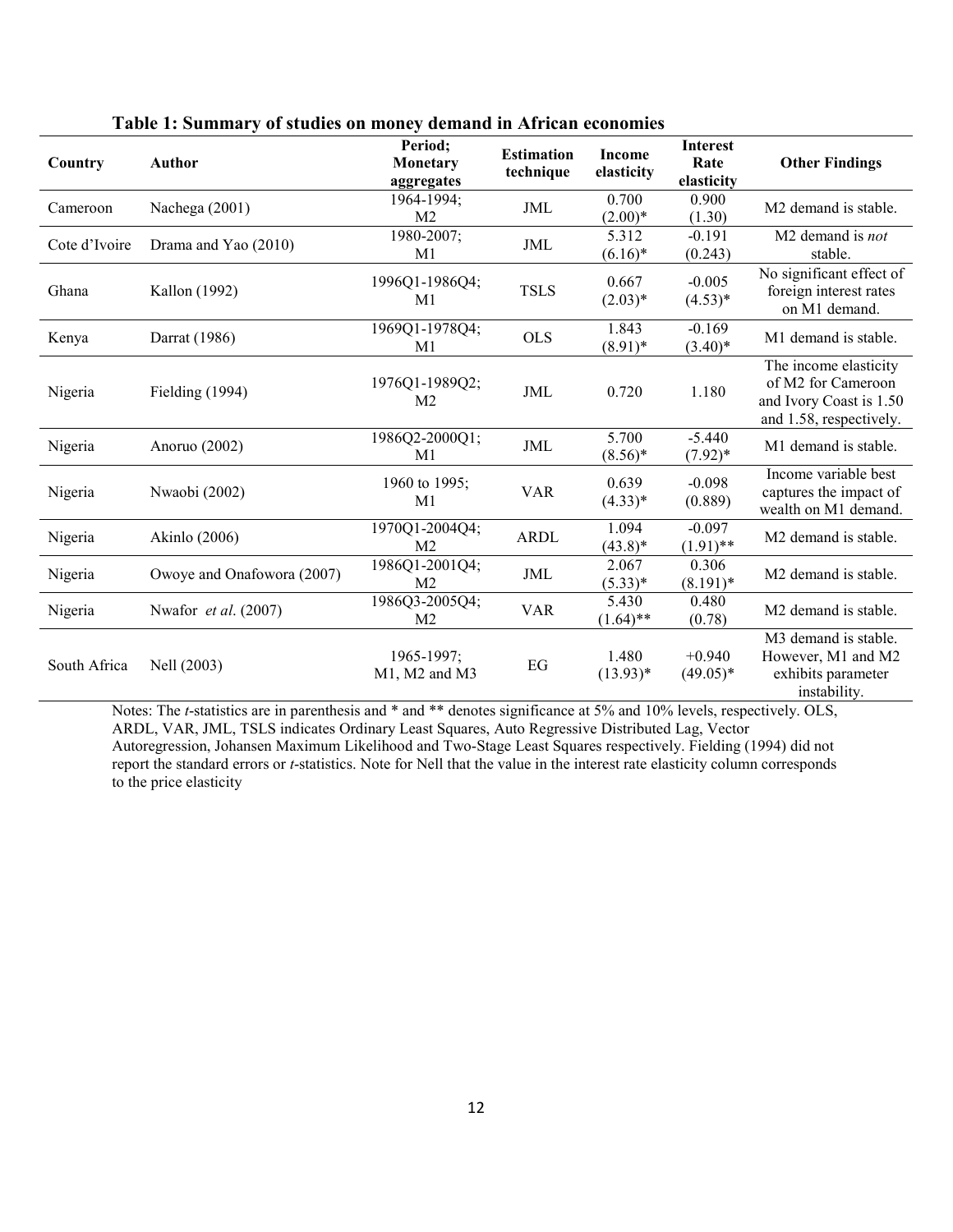| Variable        | LAG     | <b>ADF</b>  | <b>ERS</b> |
|-----------------|---------|-------------|------------|
| ln m            | $[1,0]$ | $-1.482$    | 8.112      |
|                 |         | (3.56)      | (3.66)     |
| $\Delta$ ln m   | [0,1]   | $-5.734$    | 6.042      |
|                 |         | (3.57)      | (7.23)     |
|                 |         | $-2.008$    | 13.025     |
| $\ln y$         | [2,1]   | (3.56)      | (2.85)     |
|                 | [0,1]   |             | 2.372      |
| $\Delta$ ln y   |         | 10.134      | (12.87)    |
|                 |         | (3.57)      |            |
| $\overline{R}$  | $[1,1]$ | $-0.725$    | 14.927     |
|                 |         | (3.56)      | (6.68)     |
| $\Delta R$      | [0,1]   | $-3.672$    | 7.051      |
|                 |         | (3.57)      | (13.47)    |
| lnE             | $[1,1]$ | $-1.074$    | 10.825     |
|                 |         | (3.56)      | (2.85)     |
| $\Delta$ ln $E$ | [0,1]   | $-7.672$    | 6.597      |
|                 |         | (3.57)      | (12.87)    |
|                 | $[1,2]$ | $-4.230$    | 13.927     |
| π               |         | (3.56)      | (6.68)     |
|                 | [0,1]   | $-5.185$    | 7.074      |
| $\Delta$ $\pi$  |         | (3.57)<br>Ŧ | (13.47)    |

**1960-2008** Table 2: ADF and ERS unit root tests, 1960-2008

Notes: LAG is the lag length of the first differences of the variables. For example [1,1] means that one lagged first difference is found to be adequate in the two test statistics, respectively. For both ADF and ERS, the absolute value 5% critical values are given below the test statistics in parentheses. A time trend is included because it is significant in levels and first differences of the variables. ADF and ERS tests were conducted in Microfit 4.1 and E-views, respectively.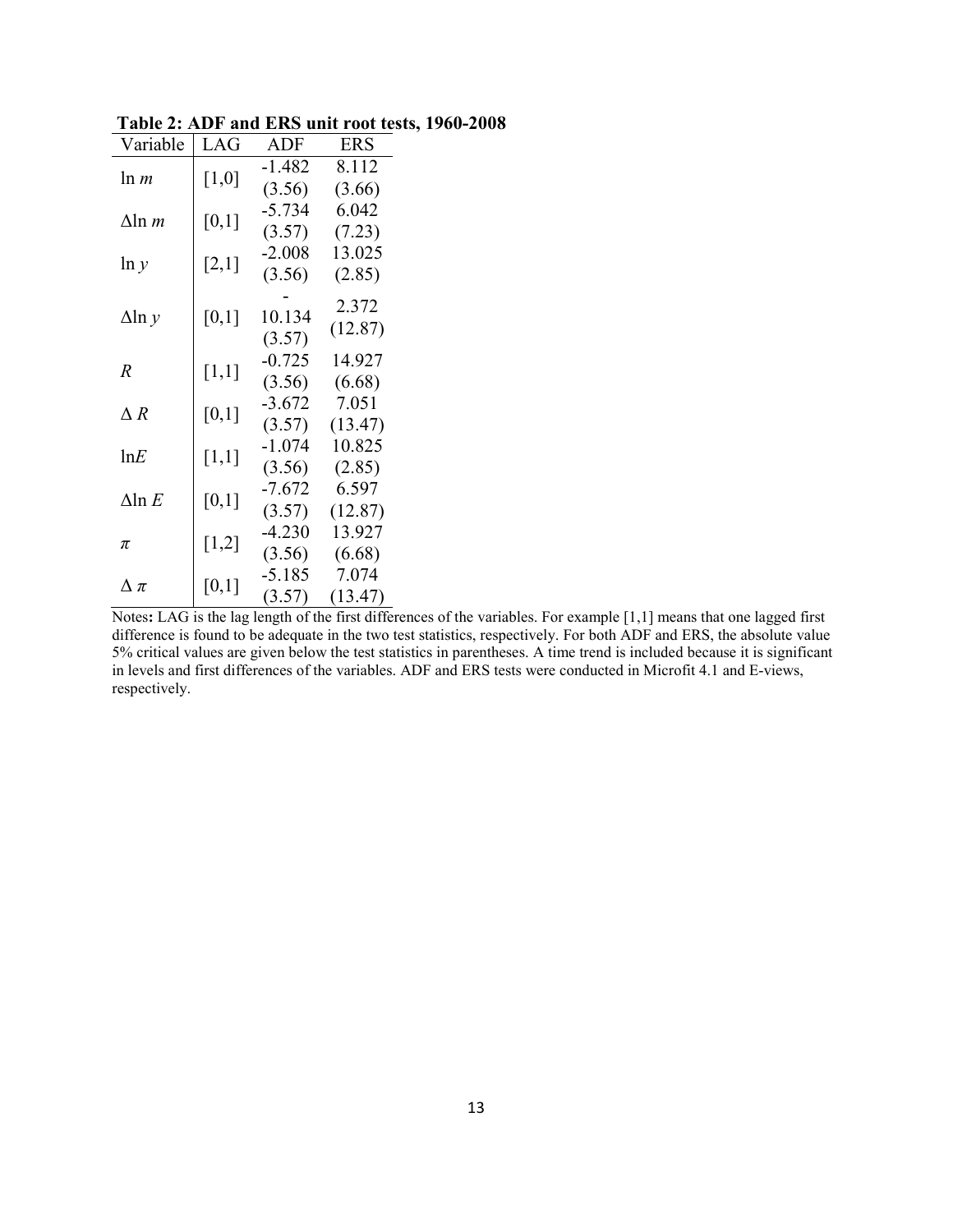| Specification /                                                                                                                                |     | <b>Break</b> | GH test   | $5\%$    | Existence of   |
|------------------------------------------------------------------------------------------------------------------------------------------------|-----|--------------|-----------|----------|----------------|
| GH model                                                                                                                                       |     | date         | statistic | critical | cointegration  |
|                                                                                                                                                |     |              |           | value    |                |
| $\ln m_t = \theta_0 + \theta_y \ln(y_t) + \theta_R R_t + \varepsilon_t$                                                                        | (1) |              |           |          |                |
| $GH-1$                                                                                                                                         |     | 1992         | $-4.187$  | $-3.603$ | Yes            |
| $GH-2$                                                                                                                                         |     | 1986         | $-5.775$  | $-3.603$ | Yes            |
| $GH-3$                                                                                                                                         |     | 1993         | $-0.159$  | $-3.190$ | N <sub>0</sub> |
| $GH-4$                                                                                                                                         |     | 1986         | $-3.892$  | $-3.190$ | Yes            |
| $\ln m_t = \theta_0 + \theta_y \ln(y_t) + \theta_R R_t + \theta_E \ln E_t + \varepsilon_t$                                                     | (2) |              |           |          |                |
| $GH-1$                                                                                                                                         |     | 1986         | $-6.371$  | $-3.603$ | Yes            |
| $GH-2$                                                                                                                                         |     | 2002         | $-0.763$  | $-3.603$ | N <sub>0</sub> |
| $GH-3$                                                                                                                                         |     | 1986         | $-2.376$  | $-3.190$ | N <sub>0</sub> |
| $GH-4$                                                                                                                                         |     | 1992         | $-2.007$  | $-3.190$ | N <sub>0</sub> |
| $\overline{\ln m_{i} = \theta_{0} + \theta_{v}} \ln(y_{i}) + \theta_{R} R_{i} + \theta_{E} \ln E_{i} + \theta_{\pi} \pi_{i} + \varepsilon_{i}$ | (3) |              |           |          |                |
|                                                                                                                                                |     |              |           |          |                |
| $GH-1$                                                                                                                                         |     | 1992         | $-1.095$  | $-3.603$ | N <sub>0</sub> |
| $GH-2$                                                                                                                                         |     | 1994         | $-3.106$  | $-3.603$ | N <sub>0</sub> |
| $GH-3$                                                                                                                                         |     | 1986         | $-7.734$  | $-3.190$ | Yes            |
| $GH-4$                                                                                                                                         |     | 1986         | $-1.989$  | $-3.190$ | N <sub>0</sub> |

## **Table 3: Cointegration tests with structural breaks, 1960-2008**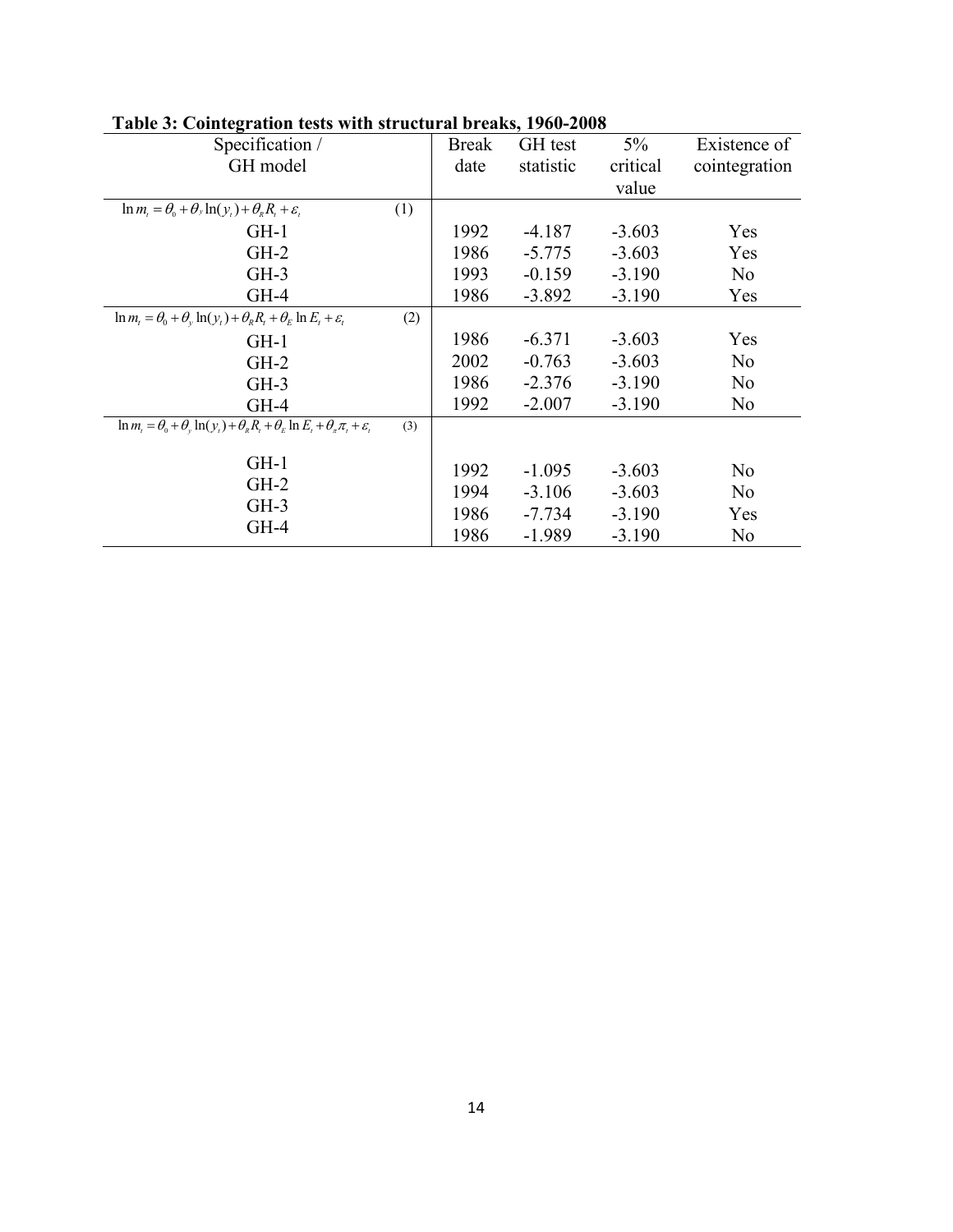|                                   | Specification (1) |             | Specification (2) | Specification (3) |             |
|-----------------------------------|-------------------|-------------|-------------------|-------------------|-------------|
|                                   | $GH-1$            | $GH-2$      | $GH-4$            | $GH-1$            | $GH-3$      |
|                                   | (1992)            | (1986)      | (1986)            | (1986)            | (1986)      |
|                                   | 1.067             | 3.461       | 1.148             | 2.065             | 1.074       |
| Intercept                         | $(2.35)^*$        | $(8.94)$ *  | $(3.45)^*$        | $(2.03)*$         | $(7.94)$ *  |
| Dum $\times$ Intercept            | $-0.568$          | $-1.250$    | $-1.355$          | $-1.246$          | $-1.663$    |
|                                   | $(1.78)$ **       | $(1.86)$ ** | $(4.72)*$         | (0.76)            | $(6.56)*$   |
| Trend                             |                   | 0.007       | 0.167             |                   |             |
|                                   |                   | $(1.69)$ ** | $(2.01)^*$        |                   |             |
| Dum $\times$ Trend                |                   |             | $-0.659$          |                   |             |
|                                   |                   |             | $(3.11)^*$        |                   |             |
| $ln(y_t)$                         | 1.634             | 2.350       | 0.904             | $-0.076$          | 1.241       |
|                                   | (1.20)            | (0.53)      | $(4.52)^*$        | (1.13)            | $(1.76)$ ** |
| Dum $\times$ ln (y <sub>t</sub> ) |                   |             | 0.918             |                   | 1.309       |
|                                   |                   |             | $(5.62)^*$        |                   | (1.60)      |
| $R_t$                             | $-0.071$          | $-1.054$    | $-0.021$          | $-0.179$          | $-0.213$    |
|                                   | $(2.35)^*$        | $(1.70)$ ** | $(1.98)*$         | $(1.80)$ **       | (0.64)      |
| Dum $\times R_t$                  |                   |             | $-0.019$          |                   | $-0.196$    |
|                                   |                   |             | $(3.16)^*$        |                   | (1.04)      |
| $\ln E_t$                         |                   |             |                   | $-0.566$          | $-1.763$    |
|                                   |                   |             |                   | (1.54)            | (1.50)      |
| Dum $\times$ ln $E_t$             |                   |             |                   |                   | $-0.785$    |
|                                   |                   |             |                   |                   | (0.88)      |
|                                   |                   |             |                   |                   | $-0.127$    |
| $\pi_t$                           |                   |             |                   |                   | $(1.84)$ ** |
| Dum $\times \pi_t$                |                   |             |                   |                   | $-0.094$    |
|                                   |                   |             |                   |                   | (1.05)      |

**Table 4: Cointegrating equations 1960-2008** 

Notes: Absolute t-ratios are in parentheses below the coefficients. Significance at 5% and 10% levels, respectively, is indicated with \* and \*\*. The year relevant for the dummy variable is indicated in the column header in parentheses. For example, DUM1992 means that the dummy is unity after that year and so on.